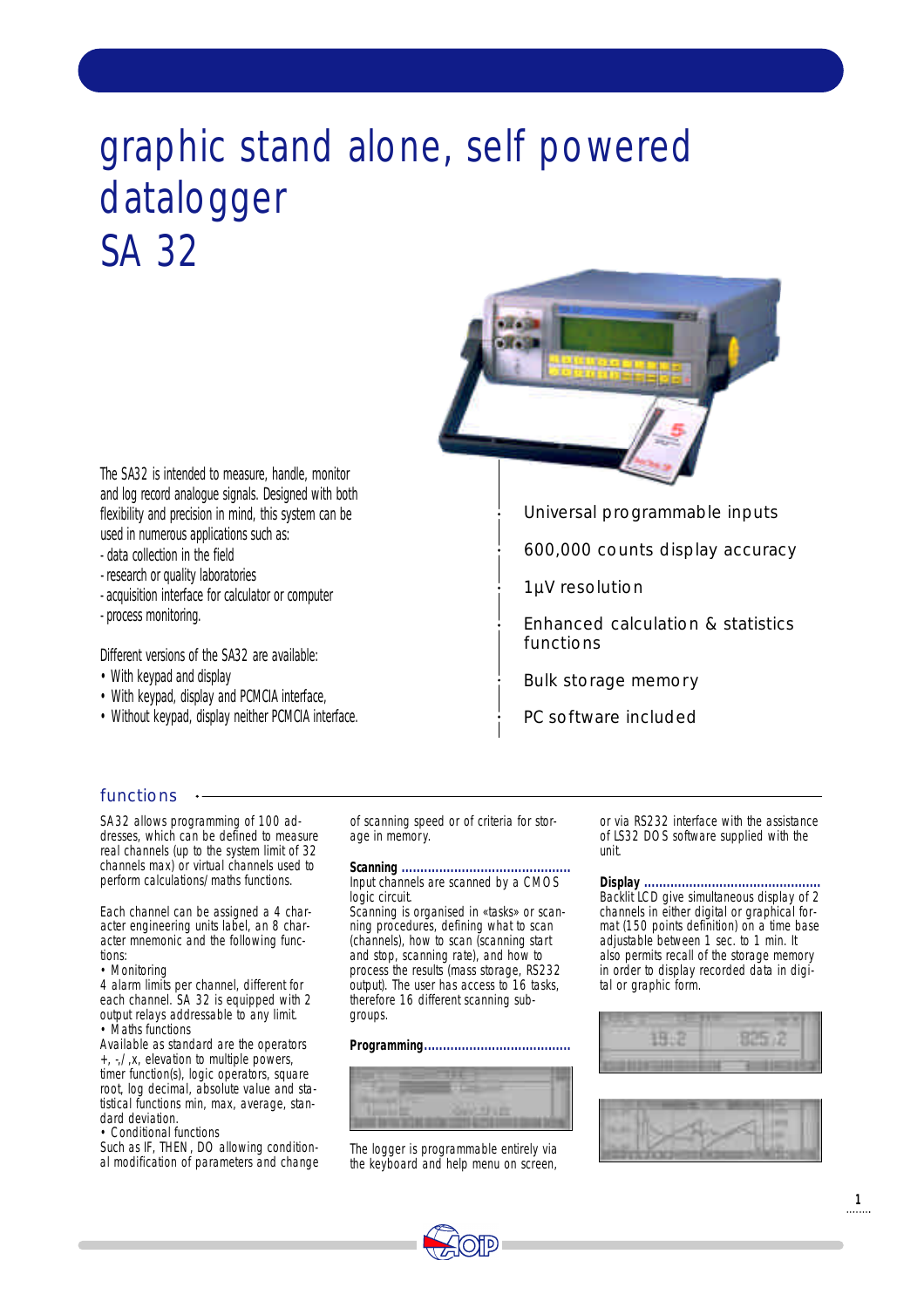configuration



#### inputs

# Input number

From 8 to 32 inputs are possible, depending on the type of connection (1, 2, 3 or 4 wires). A supplementary 4 wire input is available on the front panel.

These inputs are subdivided in 8 subgroups of 5 wire. Each of the sub-groups has a common (isolated from the other sub-groups) and can be programmed

independently to perform different types of measurements:

- 4 x 1 wire (single wire)
- 2 x 2 wires (differential)
- 2 x 1 wire and 1 x 2 wire (2 single wire + 1 differential)
- 1 x 4 wires (4 wire measurement).

Note: for 3 wire measurement, it is necessary to make a strap on the connector.

Max admissible voltage between 2 channels is 50 V.

One pulse counting input is available, allowing to summarise pulses delivered by a dry contact.

Max. frequency: 50 Hz.

Minimum closing and opening duration: 10 msec.

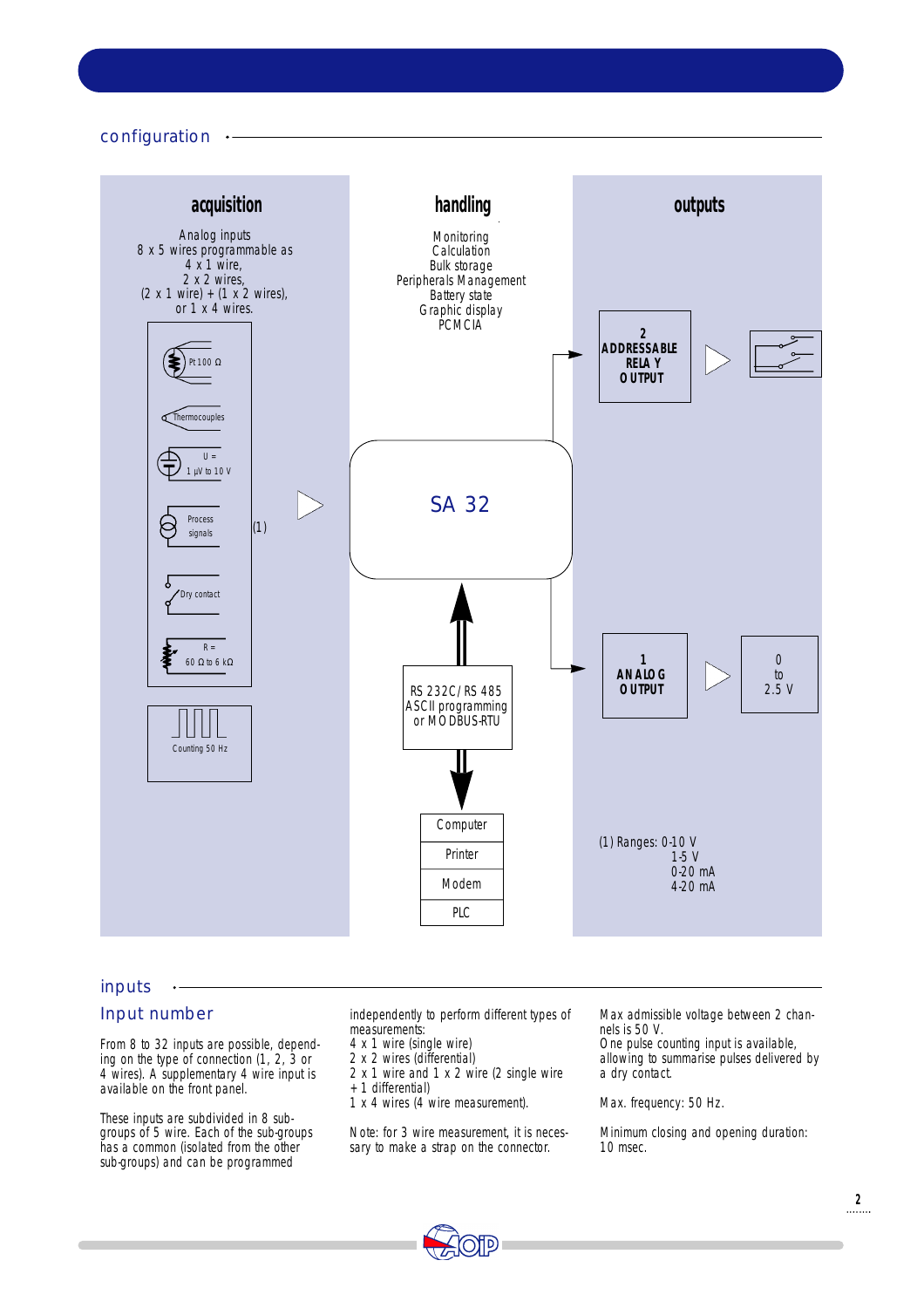# Sampling rates

Three sampling rates are programmable channel by channel. Sampling rate affects settling time and conversion rate, as the highest rate gives the least resolution and precision (multi-ramp converter).

| Sampling rate       | Integration time | Display capacity | Number of counts | UR (1) |
|---------------------|------------------|------------------|------------------|--------|
| $7 \text{ m/s} (2)$ | 100 ms           | ± 780000p        | 390 000          |        |
| $20 \text{ m/s}$    | 20 ms            | $±$ 78 000 p     | 78 000           |        |
| $50 \text{ m/s}$    | 1 ms             | 800 p            | $7800$ .         |        |

(1) UR = units of representation (as per IEC 485: minimum gap between 2 successive values) (2) At 7 meas/sec, 60 mV and 60 ranges are measured at 78 000 counts and 1 UR. Resistance and Pt 100 ranges in 3

wires are measured in 2 times. Sampling rates are half of those indicated above.

# Types of measurement

| Accuracy at 20 m/s                                                |                                                                                              | Accuracy at 7 m/s (2)                                                             |                                                                                                          | <b>Resolution</b>                         |                                 |                                          | Range (1                               |
|-------------------------------------------------------------------|----------------------------------------------------------------------------------------------|-----------------------------------------------------------------------------------|----------------------------------------------------------------------------------------------------------|-------------------------------------------|---------------------------------|------------------------------------------|----------------------------------------|
| vear                                                              | 90 days                                                                                      | vear                                                                              | 90 days                                                                                                  | $50 \text{ m/s}$                          | $20 \text{ m/s}$                | $\mathsf{m}\mathsf{/s}$                  |                                        |
| μV<br>$0.02% + 30$<br>uV<br>$0.02% + 0.3$ mV<br>$0.02\% + 0.3$ mV | $0.01\% + 4$<br><b>LIV</b><br>$0.01\% + 20$<br>-uV<br>$0.01\% + 0.2$ mV<br>$0.01\% + 0.2$ mV | uV<br>$0.02% + 6$<br>$0.02% + 10$<br>uV<br>$0.02\% + 0.1$ mV<br>$0.02\% + 0.1$ mV | $0.01\% + 4$ uV<br>$0.01\% + 8$ uV<br>$0.01\% + 80 \,\text{\upmu V}$<br>$0.01\% + 80 \,\mathrm{\upmu V}$ | $20 \mu V$<br>$100 \mu V$<br>1 mV<br>l mV | μV<br>10 uV<br>100 uV<br>100 uV | - uv<br>2 uV<br>20 uV<br>20 <sub>u</sub> | 60 mV<br>$600$ mV<br>6 V<br>$0 - 10 V$ |

(1) 30% of scale over-range permissible.

(2) Accuracy is given as  $\pm$  (% of reading + n units) at 23  $\pm$ 1°C.

Reproducibility between 2 different channels is < 2 C (C being the accuracy expression constant on 90 days). For example for 60 mV range at 7 meas/sec,  $C = 4$  µV. Input impedance >1000 M . Input current < 5 nA (typical: 300 pA)

Serial mode rejection rate (60 mV range)

> 70 dB at 50 and 60 Hz at 7 meas/sec  $>$  70 dB at 50 Hz at 20 meas/sec. Maximum common mode admissible voltage: 50 VDC or 50 VAC peak. Common mode rejection rate (60 mV range)  $> 120$  dB DC and AC at 50 and 60 Hz at 7 meas/sec

> 120 dB DC and AC at 50 Hz and at 20 meas/sec. Maximum admissible voltage between different channels: 50V DC or 50 V AC peak. Temperature coefficient < 10% of accuracy/°C.

|                      | Range            |                    | Resolution              |                                                         | Accuracy at $7 \text{ m/s}$ (2)                      |                                                      | Accuracy at 20 m/s (2)                 |  |  |
|----------------------|------------------|--------------------|-------------------------|---------------------------------------------------------|------------------------------------------------------|------------------------------------------------------|----------------------------------------|--|--|
|                      | 7 m/s            | $20 \text{ m/s}$   | $50 \text{ m/s}$        | 90 davs                                                 | vear                                                 | 90 davs                                              | vear                                   |  |  |
| 60<br>600<br>3 0 0 0 | m<br>2 m<br>20 m | m<br>10 m<br>100 m | 10 m<br>$100 \text{ m}$ | $0.02% +$<br>4 m<br>$0.02% +$<br>8 m<br>$0.02\% + 80$ m | 0.025% +<br>6 m<br>$0.025% + 10 m$<br>$0.025% + 0.1$ | $0.02% +$<br>4 m<br>$0.03% + 20$ m<br>$0.03\% + 0.2$ | 6 m<br>$0.025\% + 30 \text{ m}$<br>0.3 |  |  |

(1) 30% of scale over-range permissible.

**Resistance** 

(2) Accuracy is given as  $\pm$  (% of reading + n units) at 23  $\pm$  1°C in 4-wire mode.

Accuracy is given in 3 wires/balanced configuration. In case of wire unbalance, accuracies

must be increased by the accuracy expression constant on 90 days plus line unbalance value.

Measuring current: 1mA Allowable line resistance 100 per wire.

**Temperature by Pt 100 ........................................................................................................................................................**

| Scale           |     |                  | Resolution       | Accuracy at $7 \text{ m/s}$ (1) |                |                 | Accuracy at 20 m/s (1) | Accuracy at 50 m/s (1) |                |  |
|-----------------|-----|------------------|------------------|---------------------------------|----------------|-----------------|------------------------|------------------------|----------------|--|
|                 | m/s | $20 \text{ m/s}$ | $50 \text{ m/s}$ | 90 days                         | vear           | 90 days         | vear                   | 90 davs                | vear           |  |
| $-220$ to 850°C |     | $0.1^{\circ}$ C  |                  | $0.02% + 0.1$                   | $0.025% + 0.1$ | $0.02\% + 0.12$ | $0.025% + 0.15$        | $0.03% + 0.6$          | $0.04\% + 0.6$ |  |

(1) Accuracy is given as  $\pm$ (% of reading + n °C) at 23°C  $\pm$ 1°C in 4 wire mode.

| Accuracy is given for 3 wires/balanced    |
|-------------------------------------------|
| configuration. Accuracies must be         |
| increased by accuracy expression con-     |
| stant on 90 days.                         |
| The sensor uncertainty must be taken into |

account. Thermometric resistance 100 at 0°C as per IEC 761 (DIN 43760). Measuring current: 1mA. Allowable line resistance 100 per wire. Reproducibility between 2 different chan nels  $<$  2 C. Temperature coefficient < 0.003%/°C.

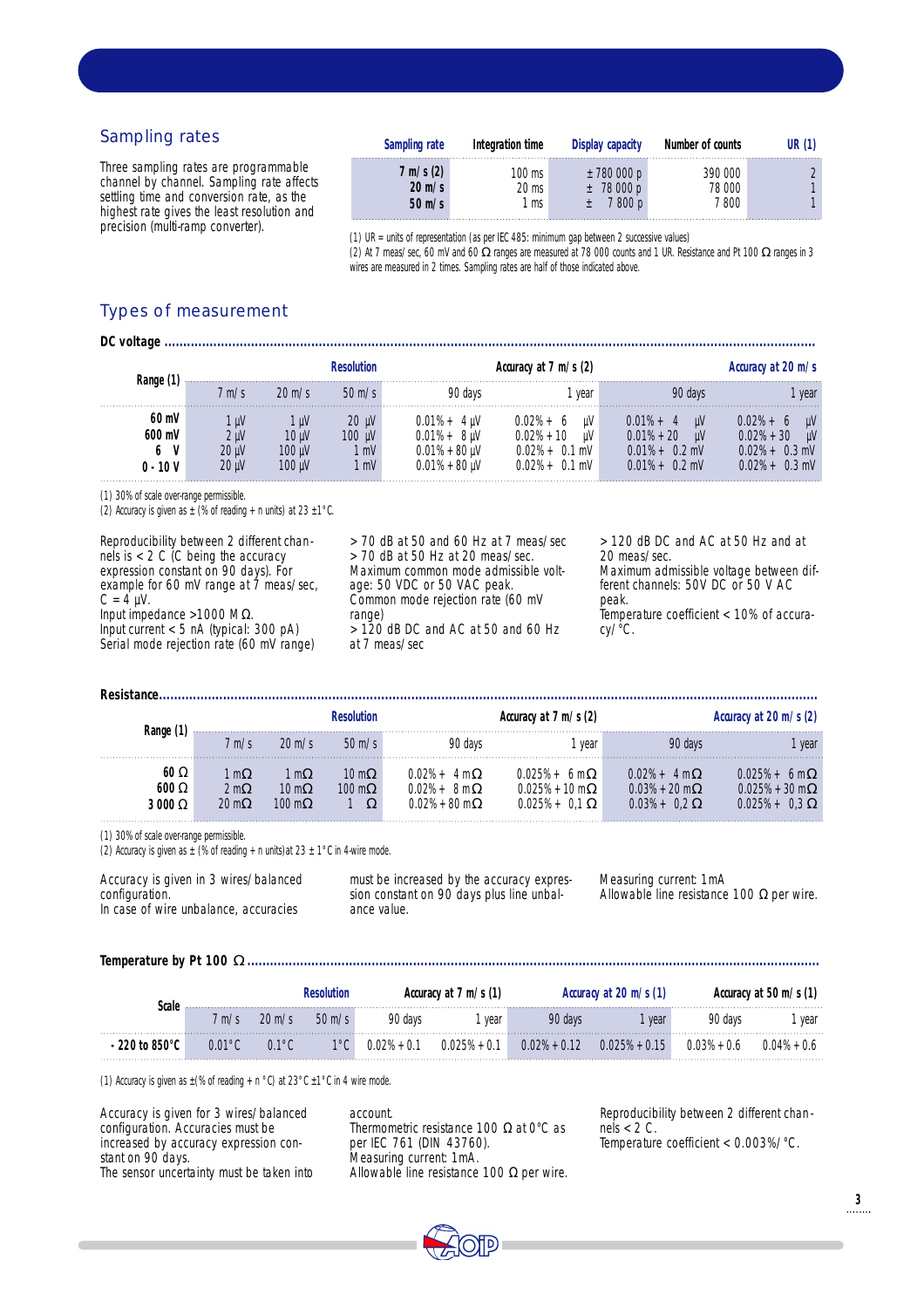**Temperature with thermocouple ................................................................................................................................................**

Cold junction compensation is performed by a platinum probe. When used with an internal reference junction, the errors should be increased by 0.5°C. With an external reference junction the errors should be increased by 0.1°C and by the error of the probe used.

Reproducibility between 2 different channels:  $<$  2 C (C being the accuracy expression constant over 90 days. For example, for type K thermocouple at 7 meas/sec, temperature below  $100^{\circ}$ C, C =  $0.2^{\circ}$ C). Input impedance: > 1000 M Input current: < 5 nA (typical 300 pA).

Maximum admissible line resistance: 100

Temperature coefficient < 10% of accura-

|             |                       |                 | Resolution                     | Range                                                                                  |                                        | Accuracy at $7$ and $20$ m/s $(1)$         |
|-------------|-----------------------|-----------------|--------------------------------|----------------------------------------------------------------------------------------|----------------------------------------|--------------------------------------------|
| <b>Type</b> |                       | $7 m/s$ 20 m/s  | $50 \text{ m/s}$               |                                                                                        | 90 days                                | 1 year                                     |
| K           | $0.5^{\circ}$ C       | $0.5^{\circ}$ C | $1^{\circ}$ C                  | $-250^{\circ}$ C to $-200^{\circ}$ C                                                   | $0.01\% + 1$ °C                        | $0.02\% + 1.4\degree$ C                    |
|             | $0.2^{\circ}$ C       | $0.2^{\circ}$ C | $1^{\circ}$ C                  | $\cdot$ 200°C to $\cdot$ 100 °C                                                        | $0.01\% + 0.4$ °C                      | $0.02\% + 0.5\degree$ C                    |
|             | $0.1^{\circ}$ C       | $0.1^{\circ}$ C | $1^{\circ}$ C                  | $-100^{\circ}$ C to +1370 $^{\circ}$ C                                                 | $0.01\% + 0.2$ °C                      | $0.02\% + 0.3\degree$ C                    |
| Τ           | $0.5^{\circ}$ C       | $0.5^{\circ}$ C | $1^{\circ}$ C                  | $-250^{\circ}$ C to $-200^{\circ}$ C                                                   | $0.01\% + 0.8$ °C                      | $0.02\% + 1$ °C                            |
|             | $0.2^{\circ}$ C       | $0.2^{\circ}$ C | $1^{\circ}$ C                  | $\cdot$ 200 $^{\circ}$ C to $\cdot$ 100 $^{\circ}$ C                                   | $0.01\% + 0.4$ °C                      | $0.02\% + 0.5\degree$ C                    |
|             | $0.1^{\circ}$ C       | $0.1^{\circ}$ C | $1^{\circ}$ C                  | $-100^{\circ}$ C to + 400 $^{\circ}$ C                                                 | $0.01\% + 0.2$ °C                      | $0.02\% + 0.3\degree$ C                    |
| J           | $0.2^{\circ}$ C       | $0.2^{\circ}$ C | $1^{\circ}$ C                  | $-210^{\circ}$ C to $-120^{\circ}$ C                                                   | $0.01\% + 0.3$ °C                      | $0.02\% + 0.4\degree$ C                    |
|             | $0.1^{\circ}$ C       | $0.1^{\circ}$ C | $1^{\circ}$ C                  | $-120^{\circ}$ C to $+1100^{\circ}$ C                                                  | $0.01\% + 0.2$ °C                      | $0.02\% + 0.3\degree$ C                    |
| S           | 1 °C<br>$1^{\circ}$ C | 1 °C<br>1 °C    | $1^{\circ}$ C<br>$1^{\circ}$ C | $50^{\circ}$ C to + 120 $^{\circ}$ C<br>a.<br>+ 120 $^{\circ}$ C to +1768 $^{\circ}$ C | $0.01\% + 1.2$ °C<br>$0.01\% + 0.7$ °C | $0.02\% + 1.7\degree$ C<br>$0.02\% + 1$ °C |
| B           | 1 °C                  | 1 °C            | $1^{\circ}$ C                  | + 400 $^{\circ}$ C to + 900 $^{\circ}$ C                                               | $0.01\% + 1.5$ °C                      | $0.02\% + 2$ °C                            |
|             | $1^{\circ}$ C         | $1^{\circ}$ C   | $1^{\circ}$ C                  | + 900 $^{\circ}$ C to +1820 $^{\circ}$ C                                               | $0.01\% + 0.8$ °C                      | $0.02\% + 1$ °C                            |
| N           | 1 °C                  | 1 °C            | $1^{\circ}$ C                  | $-250^{\circ}$ C to $-200^{\circ}$ C                                                   | $0.01\% + 1.5$ °C                      | $0.02\% + 2$ °C                            |
|             | $0.2^{\circ}$ C       | $0.2^{\circ}$ C | $1^{\circ}$ C                  | $-200^{\circ}$ C to $-120^{\circ}$ C                                                   | $0.01\% + 0.6$ °C                      | $0.02\% + 0.9\degree$ C                    |
|             | $0.1^{\circ}$ C       | $0.1^{\circ}$ C | $1^{\circ}$ C                  | $-120^{\circ}$ C to $+1300^{\circ}$ C                                                  | $0.01\% + 0.3$ °C                      | $0.02\% + 0.4\degree$ C                    |

**Contact ...............................................** Dry contact (potential free). Measuring current 1mA. Level 0: line resistance Ro > 100 k Level 1: line resistance  $R1 < 1$  k.

**Process current ranges 0-20 mA and 4-20 mA .............................................** These measurements are performed using external 50 shunts.

(1) Accuracy is given as  $\pm$  (% of reading + n°C) at 23  $\pm$ 1°C when using a reference junction at 0°C.

**R e s o l u t i o n**

#### outputs  $\cdot$ -

per wire.

cy/°C.

**Dry relay outputs................................** SA32 is equipped with 2 output relays each of which has a common and one working contact on the rear terminal block.

Interrupt capability with resistive load: 48 V or 1A or 30 W. Life expectancy  $5 \times 10^5$  operations.

#### communications interface

The communication interface is programmable either standard RS 232C or with MODBUS RTU protocol.

It is accessed on a 9-pin female SUB D connector.

The logger can handle directly one printer, one VT100 compatible VDU, one calThese relays are operated from various stimuli, such as:

- specific alarm threshold,

- conditional processing,
- or via RS232 interface.

**Analogue output ..................................** SA32 has an analogue output 0 to 2.55 V, galvanically isolated from the inputs.

culator programmed in MODBUS RTU protocol, it can also communicate directly

All programming instructions can be sent to the logger via the interface.

Speed: 9600 bauds in standard RS 232C

with a PLC or supervisory PC.

or protocol MODBUS RTU.

Analogue output resolution is 256 counts. Accuracy is  $\pm$  10 mV for a resolution of 10 mV. Minimum admissible load resistance  $2.5k$ This analogue output allows retransmission of any of the 100 addressable channels.

Character format: 8 bit, no parity, 1 stop bit.

MODBUS RTU is a registered trademark of AEG Modicon Inc

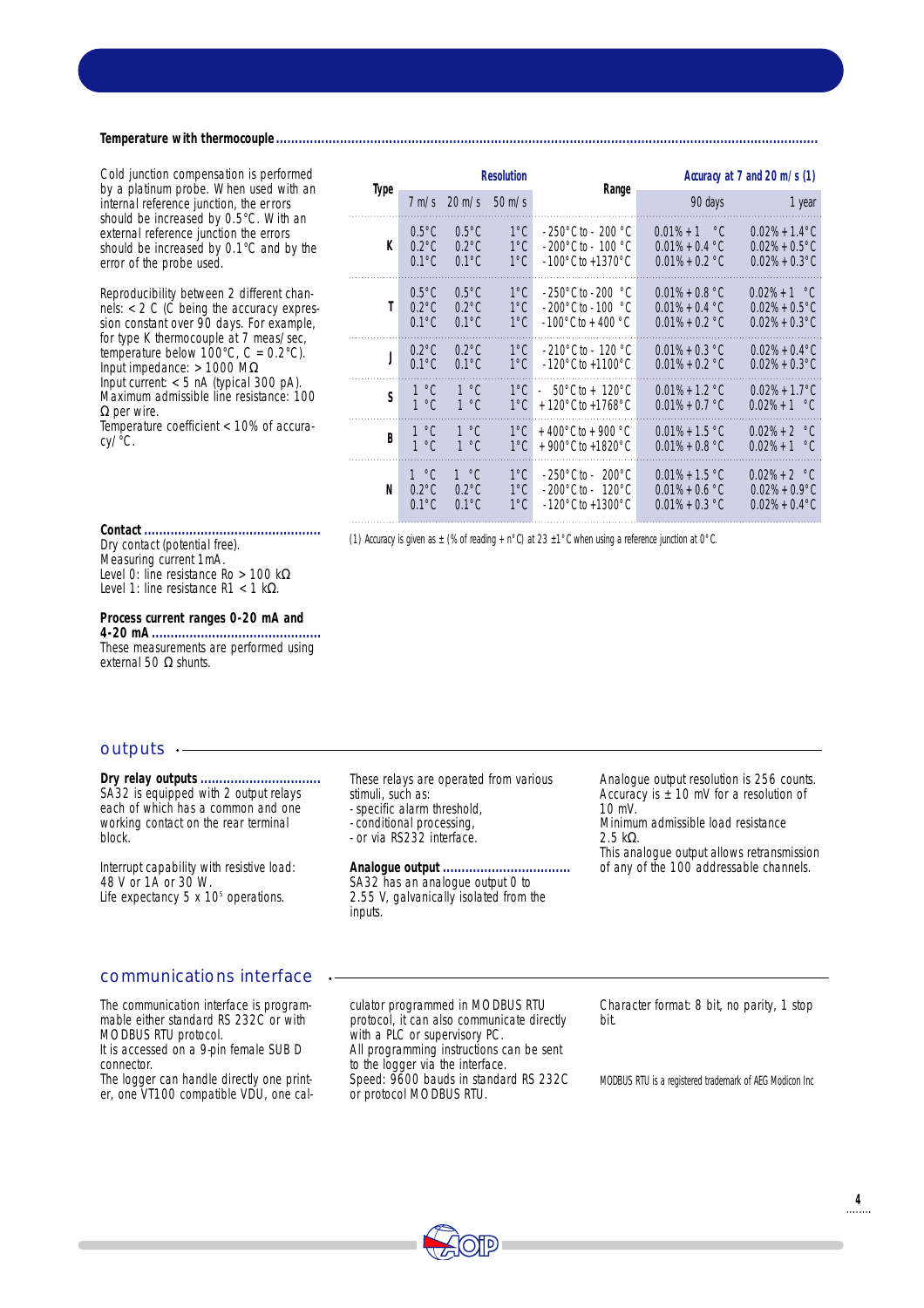### general specification

**Display ...............................................** Retro-lit graphic screen (240 x 64 pixels), display of 2 channels simultaneously in numeric or graphic form.

**Operating Conditions ...........................** Reference temperature:  $23 \pm 1^{\circ}$ C. Relative humidity (RH): 45 - 75%.

#### software  $\cdot$

An utilities library for PC compatible computers is available under Windows® 3.11 to NT in English and French. These utilities simplify the use of the equipment as well as widening its scope.

**Operation and storage program LS32W** This routine enables the logger to be programmed from a computer; it is presented in the form of a scrolling menu with windows with the operator being guided through the options by a question and answer system.

LS32W also authorises the transfer of information stored in the logger to a PC. The file created can then be converted with the utilities to a format compatible with spreadsheets (e.g. Lotus, Excel ...) or to a graphical representation of trends. Communication between logger and PC can be performed by modem.

Nominal ambient range: 0 - 50°C, 20 - 75% RH.

**Supply ................................................** Mains 110 to 240 V ±10%, 50 to 400 Hz. Rechargeable battery incorporated.

**Presentation........................................** Dimensions: 225 x 88 x 310mm; weight 3 kg. ABS case for bench use. Rack mounting option.

LS 32W programming screen The Menu guides the operator right through the defining options e.g. - sensor type - conversion formulae - alarm limits.





**Real time display and telemonitoring ....** Many Dos and Windows<sup>®</sup> software allow real time data display as graphs, bargraphs and numeric tables. It is also possible to create datafiles and to use them for later processing.

**File structure .......................................** Files created by LS32W software are of binary type - various sort options are offered (sub-files extracting certain channels, by marker position, by choosing channels in alarm state etc...) The sub file(s) can be directly converted

#### Graphics screen

LS 32W allows transfer of information stored in the memory of the logger into the computer; a back-up file is created and can be recalled for later work.

In the standard version, the user has access to graphic representation in the form of a curve vs time or as correlation between channels.

It is possible to define up to 30 simultaneous channels (these are distinguished by different colours with associated

mnemonics) and 2 separate scales.

Results produced can be printed on compatible printers (Epson or IBM, HP Deskjet 500, 560C).

before being imported into the usual spreadsheets Lotus, Excel, D-Base, Symphony etc.)